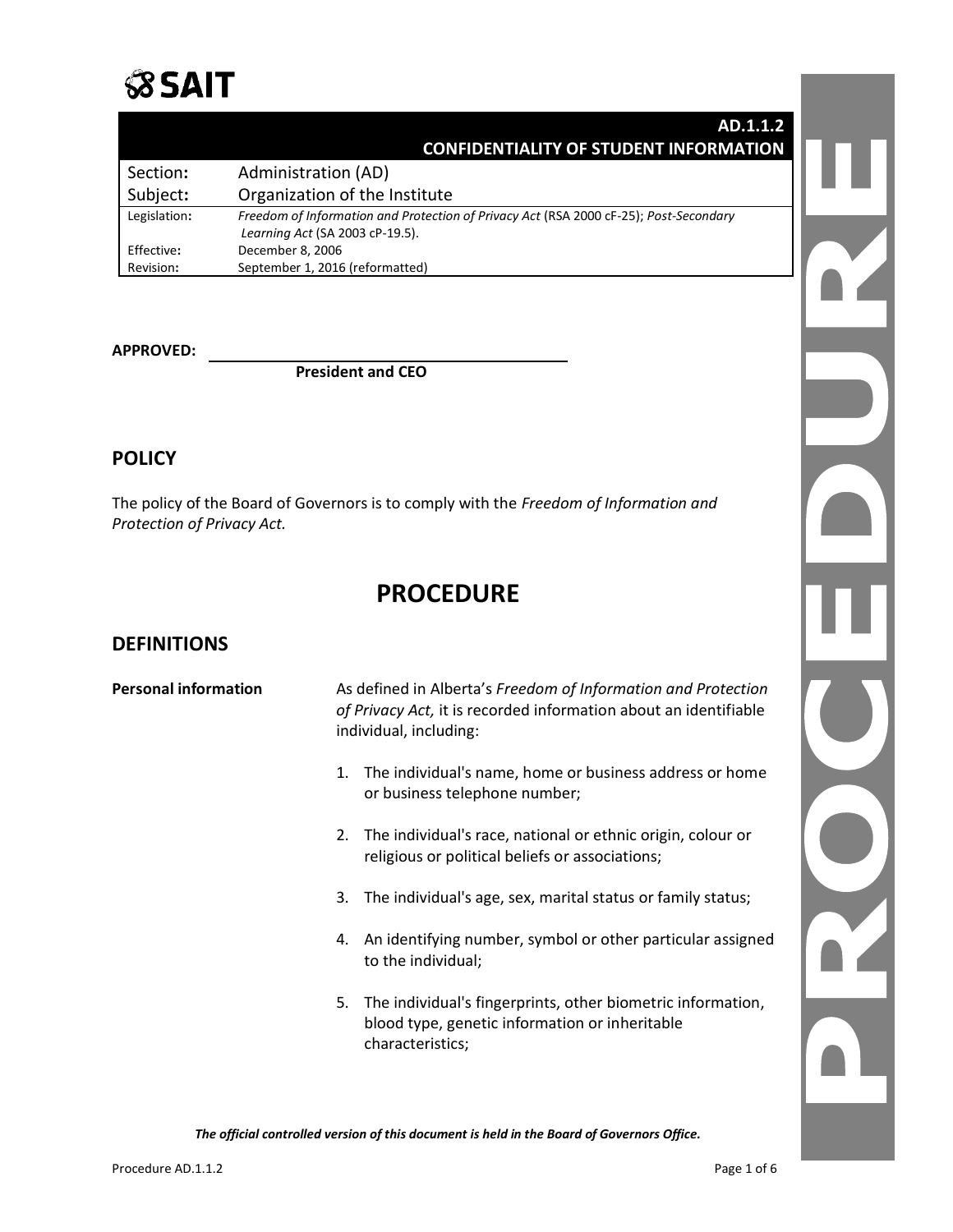

- 6. Information about the individual's health and health care history, including information about a physical or mental disability;
- 7. Information about the individual's educational, financial, employment or criminal history, including criminal records where a pardon has been given;
- 8. Anyone else's opinions about the individual; and
- 9. The individual's personal views or opinions, except if they are about someone else.

# **GOVERNING PRINCIPLES**

- 1. SAIT has a legal right to collect, compile, and disclose personal information to deliver educational programs and services authorized under the *Post-Secondary Learning Act.* SAIT recognizes the need to control the collection, compilation and use of this information.
- 2. All employees and contractors must respect the confidential information about students that they acquire in the course of their work.
- 3. Students have a legal right of access to and privacy of their personal information contained in SAIT student records.

# **PROCEDURE**

- **A. Authority and Responsibility**
	- 1. The registrar controls and administers this procedure.
	- 2. All employees and contractors must refer requests for transcripts, certifications or other similar information to the Office of the Registrar.

#### **B. Personal Information Principles**

- 1. SAIT will collect or compile personal information about a student only where such collection or compilation is:
	- a) Directly related to and required for the delivery of educational and training programs authorized under the *Post-Secondary Learning Act*.
	- b) For law enforcement purposes.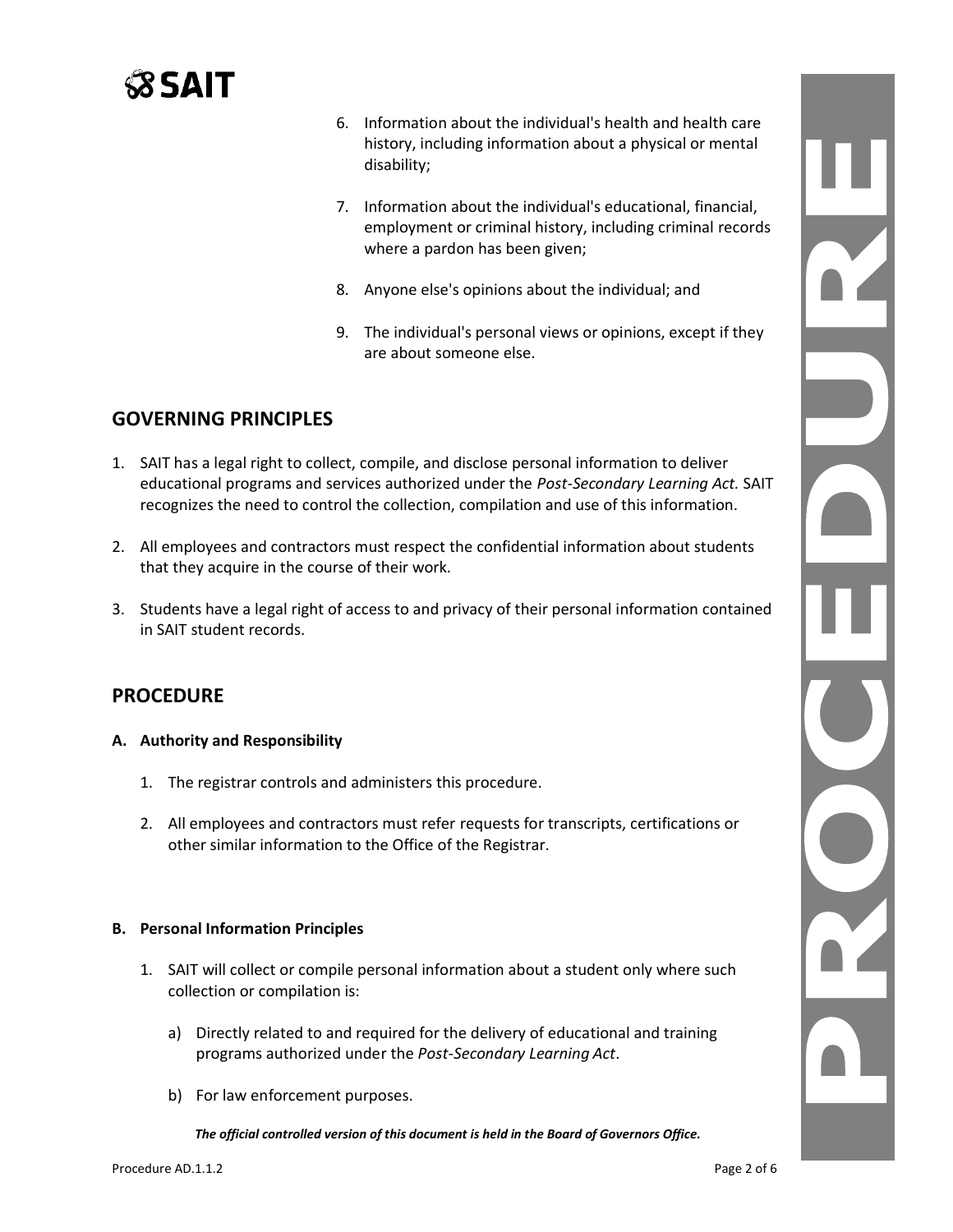

- c) Specifically authorized or required under a statute.
- 2. The collection, compilation, use, retention and disclosure of a student's personal information must comply with the requirements of the *Freedom of Information and Protection of Privacy Act* (*FOIP Act*). These include:
	- a) Notification of SAIT's authority for collection and intended use of personal information, except where excepted from notice under the provisions of the *FOIP Act*;
	- b) Collection of personal information directly from the student except where the *FOIP Act* provides otherwise or as authorized by the student;
	- c) Use of the personal information only for the stated purpose or a consistent purpose; and
	- d) Disclosure of the personal information only in accordance with the requirements of the *FOIP Act,* for a purpose consistent with the purpose of collection or as the student has authorized.
- 3. The use, disclosure and retention of a student's personal information is limited to the academic or administrative process for which it was initially collected and to the period in which the student is actively involved in that process, unless statutory authority provides otherwise or the student has provided written consent.

#### **C. Protection and Disclosure of a Student's Personal Information**

- 1. SAIT will make every reasonable effort to protect the confidentiality of student records.
- 2. The Office of the Registrar maintains student records and files. The Office of the Registrar is the only agency at SAIT authorized to release a student's academic record or other information on a student's official record or file, unless the registrar or designate has provided written consent otherwise. The registrar or designate will determine the legitimacy of all such requests.
- 3. A student has the right to inspect that student's academic record and is entitled to an explanation of the information recorded on it, subject to the following:
	- a) A student is allowed access to the academic record during normal business hours, upon written request and proof of identification.
	- b) When the original is shown, examination should be permitted only under conditions which will prevent its alteration or mutilation. Original permanent record cards may not be removed from the Office of the Registrar.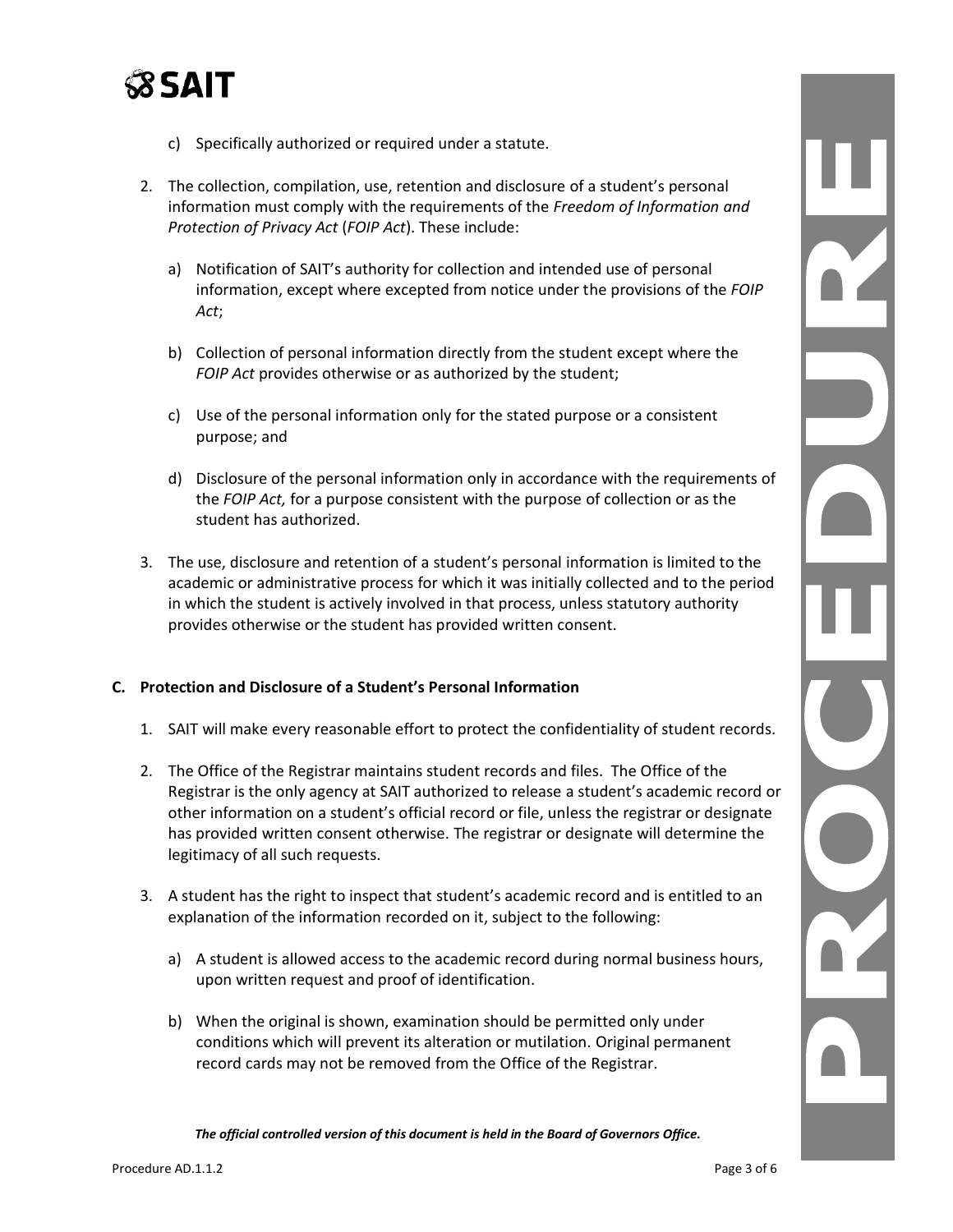# $\Im$ sait

- c) Equivalent access is available to the student's financial assistance file. A student may not authorize anyone else to view that student's financial assistance file if it contains financial information about any other person, unless that other person has given written permission. The student may not have access to the personal information of any other person which may be in the student's financial assistance file.
- d) The student has the right to ask SAIT to correct the personal information that SAIT holds about that student. The Office of the Registrar shall make routine changes in statistical information. In the event of a dispute as to the accuracy of the information that SAIT maintains, a student may appeal to the registrar.
- 4. SAIT employees who have a legitimate interest in the academic record of a student and a demonstrated need to know (for example, faculty members and administrative staff) will be permitted access to the student's records. The registrar or designate will determine whether the need to have access to the student's record has been demonstrated.
- 5. Disclosure to other persons or agencies of any personal information is prohibited, except as authorized elsewhere within this procedure or with the written consent of the student concerned. In particular, disclosure without statutory authority and/or consent is not permitted to:
	- a) Commercial or credit agencies of any kind;
	- b) Debt collectors;
	- c) Employers;
	- d) Government or other agencies including sponsoring bodies;
	- e) Legal agents (except by a court order or appropriate legislation);
	- f) Other students;
	- g) Parents, relatives or guardians;
	- h) Representative of foreign states;
	- i) School boards, high schools and other academic institutions.
- 6. Because of the relationship of those responsible for students who receive financial aid funding from the federal and provincial governments and banks, SAIT has, in specific identifiable situations, the responsibility to release information that the student would have submitted in support of an application for financial assistance to:
	- a) Chartered banks with which a registered student negotiated government student loans (if specific authorization is part of the loan application documentation);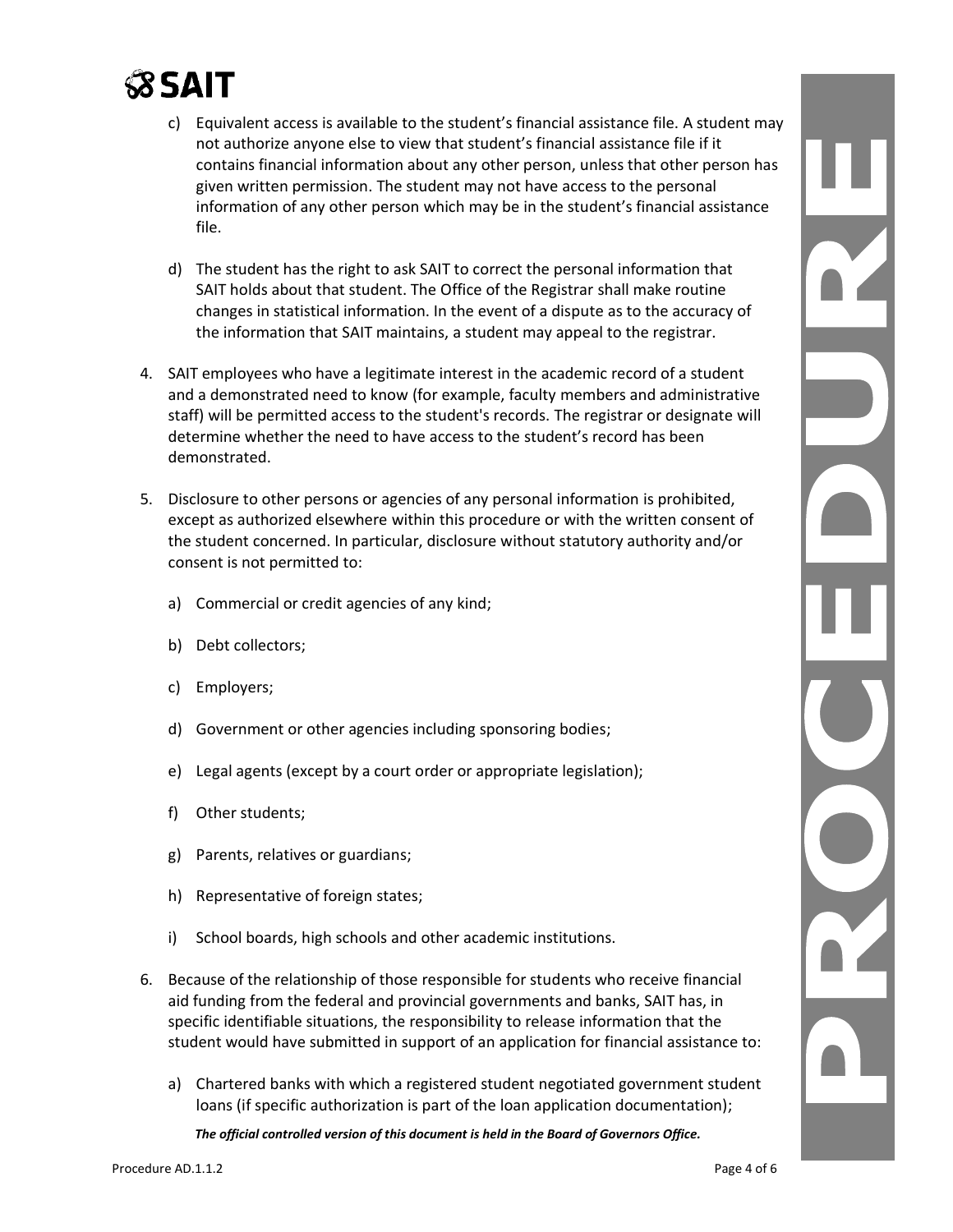

- b) Student Finance Board;
- c) The Government of Alberta ministry responsible for advanced education.
- 7. A waiver for release of information is usually incorporated in all government student loan documents, copies of which are maintained by the Canada Student Loans Administration and agency negotiating the loan. However, the waiver varies from form to form and may or may not include non-government agencies. Information shall only be released to agencies with the student's waiver.
- 8. Except as provided for under the *Post-Secondary Learning Act,* government agencies have no legal right to further information or access to student files and records without the student's written authorization. Further information will be released only on court order or subpoena.
- 9. External agencies providing scholarships or other direct assistance to a student may require periodic reports of the student's progress as a condition of their grants. The student, however, shall be fully informed, preferably by the external agency itself, of all such requirements, the kind of information required, and the manner in which it is to be reported. It is the student's responsibility to arrange to have this information forwarded as required.
- 10. Urgent requests for student information, such as address, telephone number or immediate whereabouts, based upon an apparent emergency, should be handled by the Office of the Registrar or other appropriate official unless the student has expressly authorized the release of this information or as authorized elsewhere in this procedure.
- 11. No personal information will be given by telephone except to authorized personnel concerned with purposes for which the information was collected or as otherwise specified in this procedure. When the caller is not personally known, the name of the caller and the telephone number shall be taken and the call returned. If there are any doubts as to the authenticity of the caller or the request, information shall not be released.
- 12. Disclosure of information from other official records
	- a) Access to financial assistance, academic advising, counseling, student services and disciplinary files is limited to those officials responsible for those matters and may not be released to anyone except as otherwise stated in this procedure.
	- b) Information gathered on a student may be used for research purposes provided that the data is anonymous. Should a research project require that a student's name be attached to the data, the student must give free and informed consent. Refer to procedure [AC.4.4.2 Free and Informed Consent](https://www.sait.ca/assets/documents/about-sait/policies-and-procedures/academic-student/ac-4-4-2-free-and-informed-consent.pdf) and procedure [AC.4.4.3](https://www.sait.ca/assets/documents/about-sait/policies-and-procedures/academic-student/ac-4-4-3-privacy-and-confidentiality.pdf)  [Privacy and Confidentiality.](https://www.sait.ca/assets/documents/about-sait/policies-and-procedures/academic-student/ac-4-4-3-privacy-and-confidentiality.pdf)